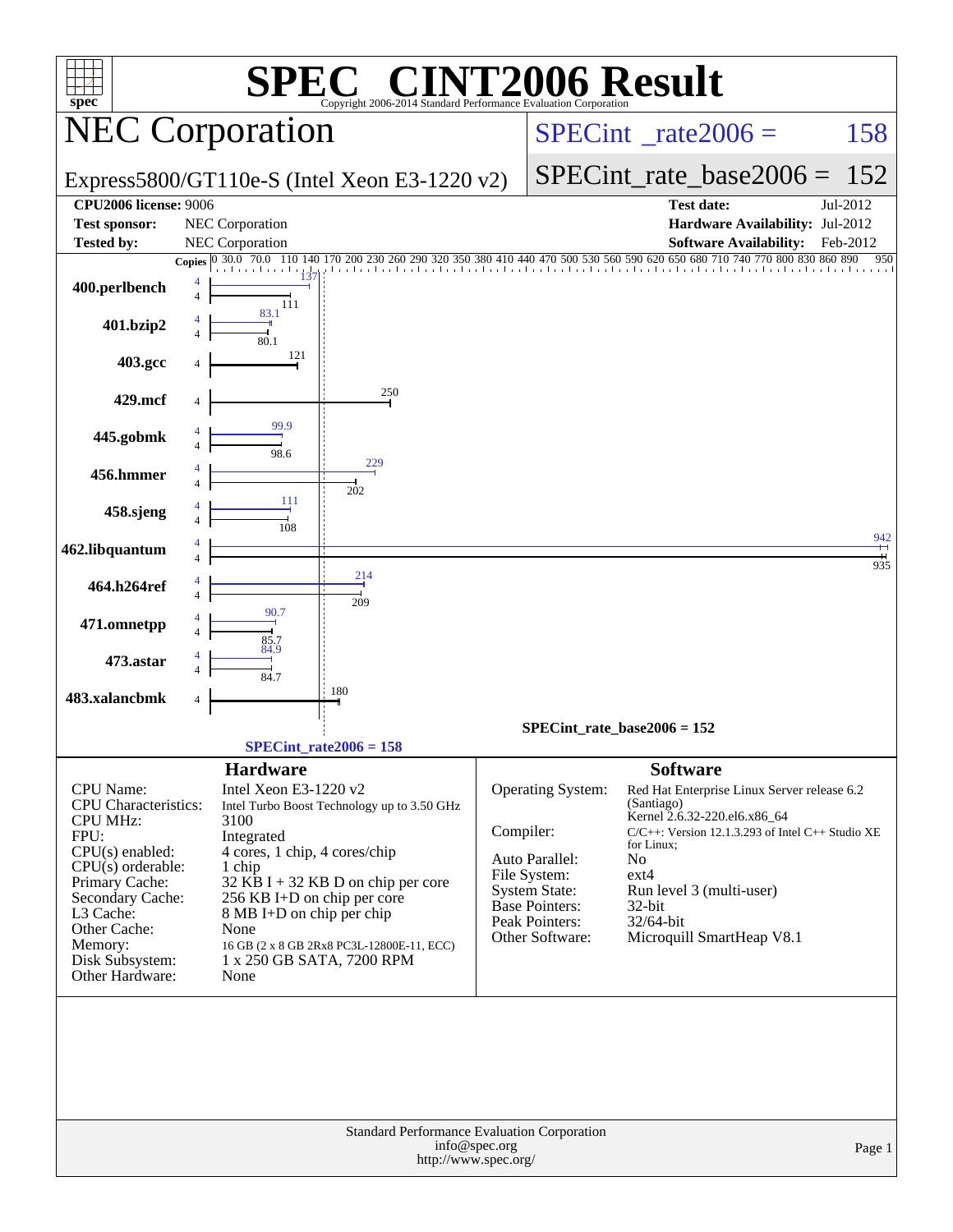

# NEC Corporation

SPECint rate $2006 = 158$ 

Express5800/GT110e-S (Intel Xeon E3-1220 v2)

[SPECint\\_rate\\_base2006 =](http://www.spec.org/auto/cpu2006/Docs/result-fields.html#SPECintratebase2006) 152

**[CPU2006 license:](http://www.spec.org/auto/cpu2006/Docs/result-fields.html#CPU2006license)** 9006 **[Test date:](http://www.spec.org/auto/cpu2006/Docs/result-fields.html#Testdate)** Jul-2012

**[Test sponsor:](http://www.spec.org/auto/cpu2006/Docs/result-fields.html#Testsponsor)** NEC Corporation **[Hardware Availability:](http://www.spec.org/auto/cpu2006/Docs/result-fields.html#HardwareAvailability)** Jul-2012 **[Tested by:](http://www.spec.org/auto/cpu2006/Docs/result-fields.html#Testedby)** NEC Corporation **[Software Availability:](http://www.spec.org/auto/cpu2006/Docs/result-fields.html#SoftwareAvailability)** Feb-2012

#### **[Results Table](http://www.spec.org/auto/cpu2006/Docs/result-fields.html#ResultsTable)**

|                                                                                                          | <b>Base</b>   |                |       |                |            |                |       | <b>Peak</b>   |                |              |                |              |                |              |  |
|----------------------------------------------------------------------------------------------------------|---------------|----------------|-------|----------------|------------|----------------|-------|---------------|----------------|--------------|----------------|--------------|----------------|--------------|--|
| <b>Benchmark</b>                                                                                         | <b>Copies</b> | <b>Seconds</b> | Ratio | <b>Seconds</b> | Ratio      | <b>Seconds</b> | Ratio | <b>Copies</b> | <b>Seconds</b> | <b>Ratio</b> | <b>Seconds</b> | <b>Ratio</b> | <b>Seconds</b> | <b>Ratio</b> |  |
| 400.perlbench                                                                                            |               | 351            | 111   | 351            | 111        | 352            | 111   |               | 284            | 137          | 285            | 137          | 284            | 138          |  |
| 401.bzip2                                                                                                |               | 478            | 80.7  | 482            | 80.1       | 485            | 79.6  |               | 468            | 82.5         | 464            | 83.1         | 457            | 84.4         |  |
| $403.\text{gcc}$                                                                                         |               | 266            | 121   | 266            | <u>121</u> | 267            | 121   | 4             | 266            | 121          | 266            | <u>121</u>   | 267            | 121          |  |
| $429$ .mcf                                                                                               |               | 146            | 250   | 146            | 250        | 146            | 250   |               | 146            | 250          | 146            | 250          | 146            | 250          |  |
| $445$ .gobmk                                                                                             |               | 426            | 98.6  | 423            | 99.1       | 425            | 98.6  |               | 420            | 99.9         | 419            | 100          | 420            | 99.9         |  |
| 456.hmmer                                                                                                |               | 185            | 202   | 184            | 203        | 184            | 202   |               | 163            | 229          | 163            | 229          | 163            | 229          |  |
| $458$ .sjeng                                                                                             |               | 448            | 108   | 449            | 108        | 449            | 108   |               | 436            | 111          | 437            | 111          | 437            | 111          |  |
| 462.libquantum                                                                                           |               | 88.7           | 935   | 88.6           | 935        | 88.1           | 941   |               | 87.9           | 943          | 87.9           | 942          | 88.9           | 933          |  |
| 464.h264ref                                                                                              |               | 423            | 209   | 423            | 209        | 422            | 210   |               | 414            | 214          | 415            | 213          | 414            | 214          |  |
| 471.omnetpp                                                                                              |               | 295            | 84.8  | 291            | 85.9       | 292            | 85.7  | 4             | 275            | 91.0         | 276            | 90.7         | 276            | 90.6         |  |
| 473.astar                                                                                                |               | 331            | 84.7  | 332            | 84.7       | 331            | 84.7  | 4             | 331            | 84.9         | 330            | 85.0         | 331            | 84.8         |  |
| 483.xalancbmk                                                                                            |               | 153            | 180   | 155            | 178        | 154            | 180   |               | 153            | 180          | 155            | 178          | 154            | <b>180</b>   |  |
| Results appear in the order in which they were run. Bold underlined text indicates a median measurement. |               |                |       |                |            |                |       |               |                |              |                |              |                |              |  |

#### **[Submit Notes](http://www.spec.org/auto/cpu2006/Docs/result-fields.html#SubmitNotes)**

 The numactl mechanism was used to bind copies to processors. The config file option 'submit' was used to generate numactl commands to bind each copy to a specific processor. For details, please see the config file.

#### **[Operating System Notes](http://www.spec.org/auto/cpu2006/Docs/result-fields.html#OperatingSystemNotes)**

Stack size set to unlimited using "ulimit -s unlimited"

#### **[Platform Notes](http://www.spec.org/auto/cpu2006/Docs/result-fields.html#PlatformNotes)**

Default BIOS settings were used.

#### **[General Notes](http://www.spec.org/auto/cpu2006/Docs/result-fields.html#GeneralNotes)**

Environment variables set by runspec before the start of the run: LD\_LIBRARY\_PATH = "/home/cpu2006/libs/32:/home/cpu2006/libs/64"

 Added glibc-static-2.12-1.47.el6.x86\_64.rpm to enable static linking

 Transparent Huge Pages enabled with: echo always > /sys/kernel/mm/redhat\_transparent\_hugepage/enabled Filesystem page cache cleared with:<br>echo 1> /proc/sys/vm/drop\_cac /proc/sys/vm/drop\_caches runspec command invoked through numactl i.e.: numactl --interleave=all runspec <etc>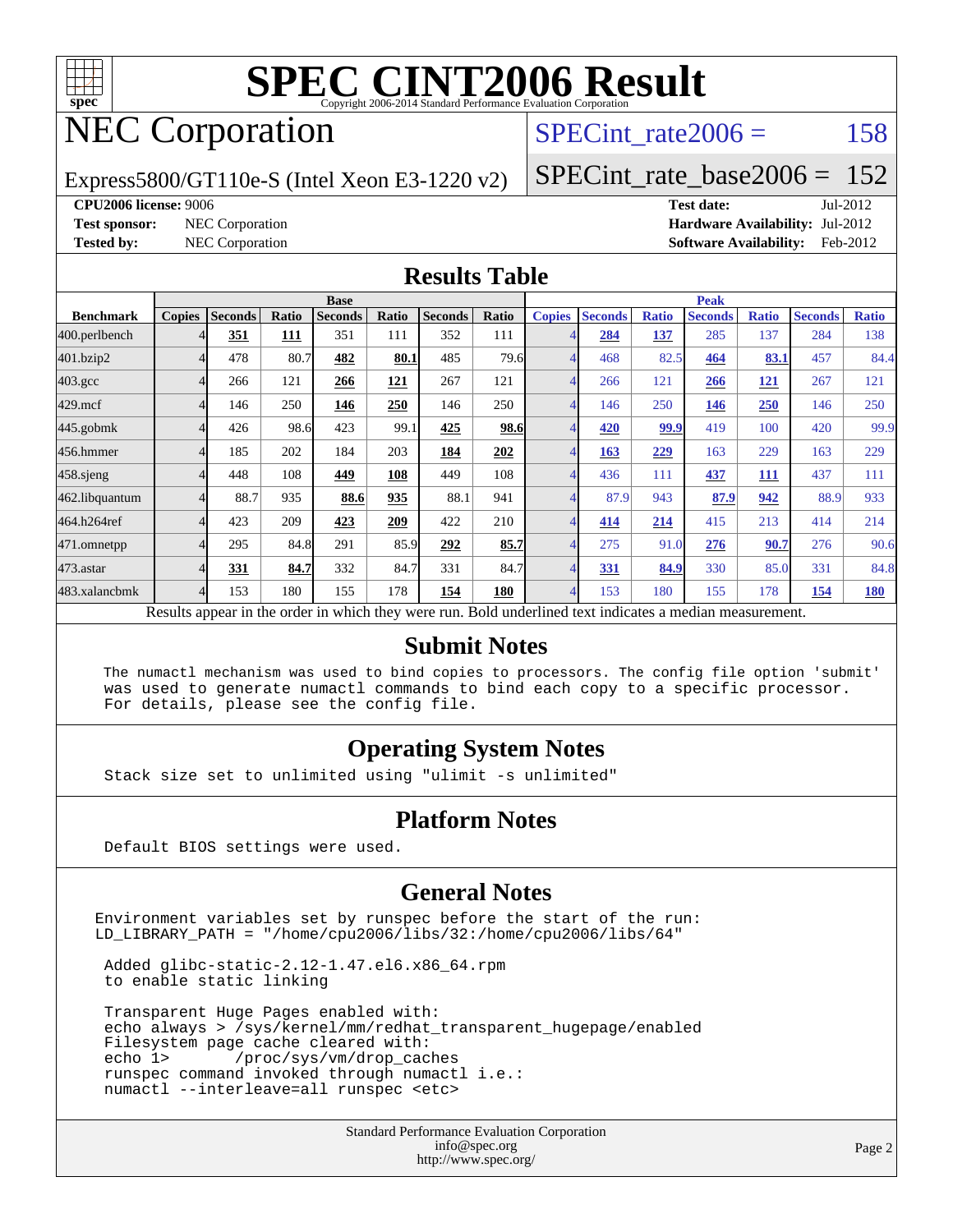

# NEC Corporation

SPECint rate $2006 = 158$ 

Express5800/GT110e-S (Intel Xeon E3-1220 v2)

#### **[CPU2006 license:](http://www.spec.org/auto/cpu2006/Docs/result-fields.html#CPU2006license)** 9006 **[Test date:](http://www.spec.org/auto/cpu2006/Docs/result-fields.html#Testdate)** Jul-2012

**[Test sponsor:](http://www.spec.org/auto/cpu2006/Docs/result-fields.html#Testsponsor)** NEC Corporation **[Hardware Availability:](http://www.spec.org/auto/cpu2006/Docs/result-fields.html#HardwareAvailability)** Jul-2012

[SPECint\\_rate\\_base2006 =](http://www.spec.org/auto/cpu2006/Docs/result-fields.html#SPECintratebase2006) 152

**[Tested by:](http://www.spec.org/auto/cpu2006/Docs/result-fields.html#Testedby)** NEC Corporation **[Software Availability:](http://www.spec.org/auto/cpu2006/Docs/result-fields.html#SoftwareAvailability)** Feb-2012

### **[Base Compiler Invocation](http://www.spec.org/auto/cpu2006/Docs/result-fields.html#BaseCompilerInvocation)**

[C benchmarks](http://www.spec.org/auto/cpu2006/Docs/result-fields.html#Cbenchmarks):  $\text{icc}$   $-\text{m32}$ 

[C++ benchmarks:](http://www.spec.org/auto/cpu2006/Docs/result-fields.html#CXXbenchmarks) [icpc -m32](http://www.spec.org/cpu2006/results/res2012q3/cpu2006-20120713-23671.flags.html#user_CXXbase_intel_icpc_4e5a5ef1a53fd332b3c49e69c3330699)

#### **[Base Portability Flags](http://www.spec.org/auto/cpu2006/Docs/result-fields.html#BasePortabilityFlags)**

 400.perlbench: [-DSPEC\\_CPU\\_LINUX\\_IA32](http://www.spec.org/cpu2006/results/res2012q3/cpu2006-20120713-23671.flags.html#b400.perlbench_baseCPORTABILITY_DSPEC_CPU_LINUX_IA32) 462.libquantum: [-DSPEC\\_CPU\\_LINUX](http://www.spec.org/cpu2006/results/res2012q3/cpu2006-20120713-23671.flags.html#b462.libquantum_baseCPORTABILITY_DSPEC_CPU_LINUX) 483.xalancbmk: [-DSPEC\\_CPU\\_LINUX](http://www.spec.org/cpu2006/results/res2012q3/cpu2006-20120713-23671.flags.html#b483.xalancbmk_baseCXXPORTABILITY_DSPEC_CPU_LINUX)

### **[Base Optimization Flags](http://www.spec.org/auto/cpu2006/Docs/result-fields.html#BaseOptimizationFlags)**

[C benchmarks](http://www.spec.org/auto/cpu2006/Docs/result-fields.html#Cbenchmarks):

[-xSSE4.2](http://www.spec.org/cpu2006/results/res2012q3/cpu2006-20120713-23671.flags.html#user_CCbase_f-xSSE42_f91528193cf0b216347adb8b939d4107) [-ipo](http://www.spec.org/cpu2006/results/res2012q3/cpu2006-20120713-23671.flags.html#user_CCbase_f-ipo) [-O3](http://www.spec.org/cpu2006/results/res2012q3/cpu2006-20120713-23671.flags.html#user_CCbase_f-O3) [-no-prec-div](http://www.spec.org/cpu2006/results/res2012q3/cpu2006-20120713-23671.flags.html#user_CCbase_f-no-prec-div) [-opt-prefetch](http://www.spec.org/cpu2006/results/res2012q3/cpu2006-20120713-23671.flags.html#user_CCbase_f-opt-prefetch) [-opt-mem-layout-trans=3](http://www.spec.org/cpu2006/results/res2012q3/cpu2006-20120713-23671.flags.html#user_CCbase_f-opt-mem-layout-trans_a7b82ad4bd7abf52556d4961a2ae94d5)

[C++ benchmarks:](http://www.spec.org/auto/cpu2006/Docs/result-fields.html#CXXbenchmarks)

[-xSSE4.2](http://www.spec.org/cpu2006/results/res2012q3/cpu2006-20120713-23671.flags.html#user_CXXbase_f-xSSE42_f91528193cf0b216347adb8b939d4107) [-ipo](http://www.spec.org/cpu2006/results/res2012q3/cpu2006-20120713-23671.flags.html#user_CXXbase_f-ipo) [-O3](http://www.spec.org/cpu2006/results/res2012q3/cpu2006-20120713-23671.flags.html#user_CXXbase_f-O3) [-no-prec-div](http://www.spec.org/cpu2006/results/res2012q3/cpu2006-20120713-23671.flags.html#user_CXXbase_f-no-prec-div) [-opt-prefetch](http://www.spec.org/cpu2006/results/res2012q3/cpu2006-20120713-23671.flags.html#user_CXXbase_f-opt-prefetch) [-opt-mem-layout-trans=3](http://www.spec.org/cpu2006/results/res2012q3/cpu2006-20120713-23671.flags.html#user_CXXbase_f-opt-mem-layout-trans_a7b82ad4bd7abf52556d4961a2ae94d5) [-Wl,-z,muldefs](http://www.spec.org/cpu2006/results/res2012q3/cpu2006-20120713-23671.flags.html#user_CXXbase_link_force_multiple1_74079c344b956b9658436fd1b6dd3a8a) [-L/opt/SmartHeap\\_8.1/lib -lsmartheap](http://www.spec.org/cpu2006/results/res2012q3/cpu2006-20120713-23671.flags.html#user_CXXbase_SmartHeap_d5ba4dfc9de25d3c657c7de7476e66c5)

#### **[Base Other Flags](http://www.spec.org/auto/cpu2006/Docs/result-fields.html#BaseOtherFlags)**

[C benchmarks](http://www.spec.org/auto/cpu2006/Docs/result-fields.html#Cbenchmarks):

403.gcc: [-Dalloca=\\_alloca](http://www.spec.org/cpu2006/results/res2012q3/cpu2006-20120713-23671.flags.html#b403.gcc_baseEXTRA_CFLAGS_Dalloca_be3056838c12de2578596ca5467af7f3)

### **[Peak Compiler Invocation](http://www.spec.org/auto/cpu2006/Docs/result-fields.html#PeakCompilerInvocation)**

[C benchmarks \(except as noted below\)](http://www.spec.org/auto/cpu2006/Docs/result-fields.html#Cbenchmarksexceptasnotedbelow): [icc -m32](http://www.spec.org/cpu2006/results/res2012q3/cpu2006-20120713-23671.flags.html#user_CCpeak_intel_icc_5ff4a39e364c98233615fdd38438c6f2) 400.perlbench: [icc -m64](http://www.spec.org/cpu2006/results/res2012q3/cpu2006-20120713-23671.flags.html#user_peakCCLD400_perlbench_intel_icc_64bit_bda6cc9af1fdbb0edc3795bac97ada53) 401.bzip2: [icc -m64](http://www.spec.org/cpu2006/results/res2012q3/cpu2006-20120713-23671.flags.html#user_peakCCLD401_bzip2_intel_icc_64bit_bda6cc9af1fdbb0edc3795bac97ada53)

456.hmmer: [icc -m64](http://www.spec.org/cpu2006/results/res2012q3/cpu2006-20120713-23671.flags.html#user_peakCCLD456_hmmer_intel_icc_64bit_bda6cc9af1fdbb0edc3795bac97ada53)

458.sjeng: [icc -m64](http://www.spec.org/cpu2006/results/res2012q3/cpu2006-20120713-23671.flags.html#user_peakCCLD458_sjeng_intel_icc_64bit_bda6cc9af1fdbb0edc3795bac97ada53)

```
C++ benchmarks: 
icpc -m32
```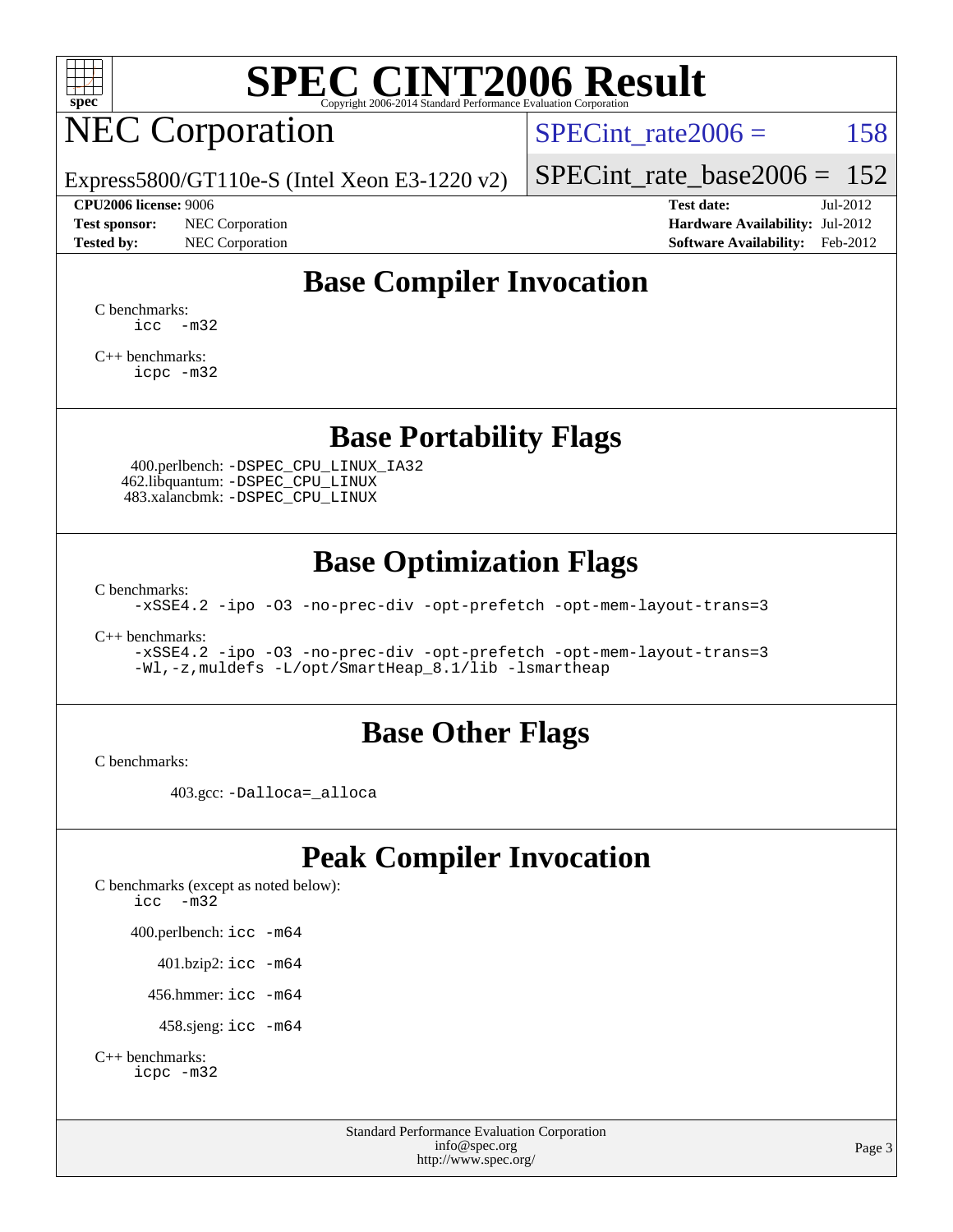

NEC Corporation

SPECint rate $2006 = 158$ 

Express5800/GT110e-S (Intel Xeon E3-1220 v2)

[SPECint\\_rate\\_base2006 =](http://www.spec.org/auto/cpu2006/Docs/result-fields.html#SPECintratebase2006) 152

**[CPU2006 license:](http://www.spec.org/auto/cpu2006/Docs/result-fields.html#CPU2006license)** 9006 **[Test date:](http://www.spec.org/auto/cpu2006/Docs/result-fields.html#Testdate)** Jul-2012 **[Test sponsor:](http://www.spec.org/auto/cpu2006/Docs/result-fields.html#Testsponsor)** NEC Corporation **[Hardware Availability:](http://www.spec.org/auto/cpu2006/Docs/result-fields.html#HardwareAvailability)** Jul-2012 **[Tested by:](http://www.spec.org/auto/cpu2006/Docs/result-fields.html#Testedby)** NEC Corporation **[Software Availability:](http://www.spec.org/auto/cpu2006/Docs/result-fields.html#SoftwareAvailability)** Feb-2012

### **[Peak Portability Flags](http://www.spec.org/auto/cpu2006/Docs/result-fields.html#PeakPortabilityFlags)**

 400.perlbench: [-DSPEC\\_CPU\\_LP64](http://www.spec.org/cpu2006/results/res2012q3/cpu2006-20120713-23671.flags.html#b400.perlbench_peakCPORTABILITY_DSPEC_CPU_LP64) [-DSPEC\\_CPU\\_LINUX\\_X64](http://www.spec.org/cpu2006/results/res2012q3/cpu2006-20120713-23671.flags.html#b400.perlbench_peakCPORTABILITY_DSPEC_CPU_LINUX_X64) 401.bzip2: [-DSPEC\\_CPU\\_LP64](http://www.spec.org/cpu2006/results/res2012q3/cpu2006-20120713-23671.flags.html#suite_peakCPORTABILITY401_bzip2_DSPEC_CPU_LP64) 456.hmmer: [-DSPEC\\_CPU\\_LP64](http://www.spec.org/cpu2006/results/res2012q3/cpu2006-20120713-23671.flags.html#suite_peakCPORTABILITY456_hmmer_DSPEC_CPU_LP64) 458.sjeng: [-DSPEC\\_CPU\\_LP64](http://www.spec.org/cpu2006/results/res2012q3/cpu2006-20120713-23671.flags.html#suite_peakCPORTABILITY458_sjeng_DSPEC_CPU_LP64) 462.libquantum: [-DSPEC\\_CPU\\_LINUX](http://www.spec.org/cpu2006/results/res2012q3/cpu2006-20120713-23671.flags.html#b462.libquantum_peakCPORTABILITY_DSPEC_CPU_LINUX) 483.xalancbmk: [-DSPEC\\_CPU\\_LINUX](http://www.spec.org/cpu2006/results/res2012q3/cpu2006-20120713-23671.flags.html#b483.xalancbmk_peakCXXPORTABILITY_DSPEC_CPU_LINUX)

## **[Peak Optimization Flags](http://www.spec.org/auto/cpu2006/Docs/result-fields.html#PeakOptimizationFlags)**

[C benchmarks](http://www.spec.org/auto/cpu2006/Docs/result-fields.html#Cbenchmarks):

 400.perlbench: [-xSSE4.2](http://www.spec.org/cpu2006/results/res2012q3/cpu2006-20120713-23671.flags.html#user_peakPASS2_CFLAGSPASS2_LDCFLAGS400_perlbench_f-xSSE42_f91528193cf0b216347adb8b939d4107)(pass 2) [-prof-gen](http://www.spec.org/cpu2006/results/res2012q3/cpu2006-20120713-23671.flags.html#user_peakPASS1_CFLAGSPASS1_LDCFLAGS400_perlbench_prof_gen_e43856698f6ca7b7e442dfd80e94a8fc)(pass 1) [-ipo](http://www.spec.org/cpu2006/results/res2012q3/cpu2006-20120713-23671.flags.html#user_peakPASS2_CFLAGSPASS2_LDCFLAGS400_perlbench_f-ipo)(pass 2) [-O3](http://www.spec.org/cpu2006/results/res2012q3/cpu2006-20120713-23671.flags.html#user_peakPASS2_CFLAGSPASS2_LDCFLAGS400_perlbench_f-O3)(pass 2) [-no-prec-div](http://www.spec.org/cpu2006/results/res2012q3/cpu2006-20120713-23671.flags.html#user_peakPASS2_CFLAGSPASS2_LDCFLAGS400_perlbench_f-no-prec-div)(pass 2) [-prof-use](http://www.spec.org/cpu2006/results/res2012q3/cpu2006-20120713-23671.flags.html#user_peakPASS2_CFLAGSPASS2_LDCFLAGS400_perlbench_prof_use_bccf7792157ff70d64e32fe3e1250b55)(pass 2) [-auto-ilp32](http://www.spec.org/cpu2006/results/res2012q3/cpu2006-20120713-23671.flags.html#user_peakCOPTIMIZE400_perlbench_f-auto-ilp32) 401.bzip2: [-xSSE4.2](http://www.spec.org/cpu2006/results/res2012q3/cpu2006-20120713-23671.flags.html#user_peakPASS2_CFLAGSPASS2_LDCFLAGS401_bzip2_f-xSSE42_f91528193cf0b216347adb8b939d4107)(pass 2) [-prof-gen](http://www.spec.org/cpu2006/results/res2012q3/cpu2006-20120713-23671.flags.html#user_peakPASS1_CFLAGSPASS1_LDCFLAGS401_bzip2_prof_gen_e43856698f6ca7b7e442dfd80e94a8fc)(pass 1) [-ipo](http://www.spec.org/cpu2006/results/res2012q3/cpu2006-20120713-23671.flags.html#user_peakPASS2_CFLAGSPASS2_LDCFLAGS401_bzip2_f-ipo)(pass 2) [-O3](http://www.spec.org/cpu2006/results/res2012q3/cpu2006-20120713-23671.flags.html#user_peakPASS2_CFLAGSPASS2_LDCFLAGS401_bzip2_f-O3)(pass 2) [-no-prec-div](http://www.spec.org/cpu2006/results/res2012q3/cpu2006-20120713-23671.flags.html#user_peakPASS2_CFLAGSPASS2_LDCFLAGS401_bzip2_f-no-prec-div)(pass 2) [-prof-use](http://www.spec.org/cpu2006/results/res2012q3/cpu2006-20120713-23671.flags.html#user_peakPASS2_CFLAGSPASS2_LDCFLAGS401_bzip2_prof_use_bccf7792157ff70d64e32fe3e1250b55)(pass 2) [-opt-prefetch](http://www.spec.org/cpu2006/results/res2012q3/cpu2006-20120713-23671.flags.html#user_peakCOPTIMIZE401_bzip2_f-opt-prefetch) [-auto-ilp32](http://www.spec.org/cpu2006/results/res2012q3/cpu2006-20120713-23671.flags.html#user_peakCOPTIMIZE401_bzip2_f-auto-ilp32) [-ansi-alias](http://www.spec.org/cpu2006/results/res2012q3/cpu2006-20120713-23671.flags.html#user_peakCOPTIMIZE401_bzip2_f-ansi-alias)  $403.\text{sec: basepeak}$  = yes 429.mcf: basepeak = yes 445.gobmk: [-xAVX](http://www.spec.org/cpu2006/results/res2012q3/cpu2006-20120713-23671.flags.html#user_peakPASS2_CFLAGSPASS2_LDCFLAGS445_gobmk_f-xAVX)(pass 2) [-prof-gen](http://www.spec.org/cpu2006/results/res2012q3/cpu2006-20120713-23671.flags.html#user_peakPASS1_CFLAGSPASS1_LDCFLAGS445_gobmk_prof_gen_e43856698f6ca7b7e442dfd80e94a8fc)(pass 1) [-prof-use](http://www.spec.org/cpu2006/results/res2012q3/cpu2006-20120713-23671.flags.html#user_peakPASS2_CFLAGSPASS2_LDCFLAGS445_gobmk_prof_use_bccf7792157ff70d64e32fe3e1250b55)(pass 2) [-ansi-alias](http://www.spec.org/cpu2006/results/res2012q3/cpu2006-20120713-23671.flags.html#user_peakCOPTIMIZE445_gobmk_f-ansi-alias) [-opt-mem-layout-trans=3](http://www.spec.org/cpu2006/results/res2012q3/cpu2006-20120713-23671.flags.html#user_peakCOPTIMIZE445_gobmk_f-opt-mem-layout-trans_a7b82ad4bd7abf52556d4961a2ae94d5) 456.hmmer: [-xSSE4.2](http://www.spec.org/cpu2006/results/res2012q3/cpu2006-20120713-23671.flags.html#user_peakCOPTIMIZE456_hmmer_f-xSSE42_f91528193cf0b216347adb8b939d4107) [-ipo](http://www.spec.org/cpu2006/results/res2012q3/cpu2006-20120713-23671.flags.html#user_peakCOPTIMIZE456_hmmer_f-ipo) [-O3](http://www.spec.org/cpu2006/results/res2012q3/cpu2006-20120713-23671.flags.html#user_peakCOPTIMIZE456_hmmer_f-O3) [-no-prec-div](http://www.spec.org/cpu2006/results/res2012q3/cpu2006-20120713-23671.flags.html#user_peakCOPTIMIZE456_hmmer_f-no-prec-div) [-unroll2](http://www.spec.org/cpu2006/results/res2012q3/cpu2006-20120713-23671.flags.html#user_peakCOPTIMIZE456_hmmer_f-unroll_784dae83bebfb236979b41d2422d7ec2) [-auto-ilp32](http://www.spec.org/cpu2006/results/res2012q3/cpu2006-20120713-23671.flags.html#user_peakCOPTIMIZE456_hmmer_f-auto-ilp32) 458.sjeng: [-xSSE4.2](http://www.spec.org/cpu2006/results/res2012q3/cpu2006-20120713-23671.flags.html#user_peakPASS2_CFLAGSPASS2_LDCFLAGS458_sjeng_f-xSSE42_f91528193cf0b216347adb8b939d4107)(pass 2) [-prof-gen](http://www.spec.org/cpu2006/results/res2012q3/cpu2006-20120713-23671.flags.html#user_peakPASS1_CFLAGSPASS1_LDCFLAGS458_sjeng_prof_gen_e43856698f6ca7b7e442dfd80e94a8fc)(pass 1) [-ipo](http://www.spec.org/cpu2006/results/res2012q3/cpu2006-20120713-23671.flags.html#user_peakPASS2_CFLAGSPASS2_LDCFLAGS458_sjeng_f-ipo)(pass 2) [-O3](http://www.spec.org/cpu2006/results/res2012q3/cpu2006-20120713-23671.flags.html#user_peakPASS2_CFLAGSPASS2_LDCFLAGS458_sjeng_f-O3)(pass 2) [-no-prec-div](http://www.spec.org/cpu2006/results/res2012q3/cpu2006-20120713-23671.flags.html#user_peakPASS2_CFLAGSPASS2_LDCFLAGS458_sjeng_f-no-prec-div)(pass 2) [-prof-use](http://www.spec.org/cpu2006/results/res2012q3/cpu2006-20120713-23671.flags.html#user_peakPASS2_CFLAGSPASS2_LDCFLAGS458_sjeng_prof_use_bccf7792157ff70d64e32fe3e1250b55)(pass 2) [-unroll4](http://www.spec.org/cpu2006/results/res2012q3/cpu2006-20120713-23671.flags.html#user_peakCOPTIMIZE458_sjeng_f-unroll_4e5e4ed65b7fd20bdcd365bec371b81f) [-auto-ilp32](http://www.spec.org/cpu2006/results/res2012q3/cpu2006-20120713-23671.flags.html#user_peakCOPTIMIZE458_sjeng_f-auto-ilp32) 462.libquantum: [-xAVX](http://www.spec.org/cpu2006/results/res2012q3/cpu2006-20120713-23671.flags.html#user_peakCOPTIMIZE462_libquantum_f-xAVX) [-ipo](http://www.spec.org/cpu2006/results/res2012q3/cpu2006-20120713-23671.flags.html#user_peakCOPTIMIZE462_libquantum_f-ipo) [-O3](http://www.spec.org/cpu2006/results/res2012q3/cpu2006-20120713-23671.flags.html#user_peakCOPTIMIZE462_libquantum_f-O3) [-no-prec-div](http://www.spec.org/cpu2006/results/res2012q3/cpu2006-20120713-23671.flags.html#user_peakCOPTIMIZE462_libquantum_f-no-prec-div) [-opt-prefetch](http://www.spec.org/cpu2006/results/res2012q3/cpu2006-20120713-23671.flags.html#user_peakCOPTIMIZE462_libquantum_f-opt-prefetch) [-opt-mem-layout-trans=3](http://www.spec.org/cpu2006/results/res2012q3/cpu2006-20120713-23671.flags.html#user_peakCOPTIMIZE462_libquantum_f-opt-mem-layout-trans_a7b82ad4bd7abf52556d4961a2ae94d5) 464.h264ref: [-xSSE4.2](http://www.spec.org/cpu2006/results/res2012q3/cpu2006-20120713-23671.flags.html#user_peakPASS2_CFLAGSPASS2_LDCFLAGS464_h264ref_f-xSSE42_f91528193cf0b216347adb8b939d4107)(pass 2) [-prof-gen](http://www.spec.org/cpu2006/results/res2012q3/cpu2006-20120713-23671.flags.html#user_peakPASS1_CFLAGSPASS1_LDCFLAGS464_h264ref_prof_gen_e43856698f6ca7b7e442dfd80e94a8fc)(pass 1) [-ipo](http://www.spec.org/cpu2006/results/res2012q3/cpu2006-20120713-23671.flags.html#user_peakPASS2_CFLAGSPASS2_LDCFLAGS464_h264ref_f-ipo)(pass 2) [-O3](http://www.spec.org/cpu2006/results/res2012q3/cpu2006-20120713-23671.flags.html#user_peakPASS2_CFLAGSPASS2_LDCFLAGS464_h264ref_f-O3)(pass 2) [-no-prec-div](http://www.spec.org/cpu2006/results/res2012q3/cpu2006-20120713-23671.flags.html#user_peakPASS2_CFLAGSPASS2_LDCFLAGS464_h264ref_f-no-prec-div)(pass 2) [-prof-use](http://www.spec.org/cpu2006/results/res2012q3/cpu2006-20120713-23671.flags.html#user_peakPASS2_CFLAGSPASS2_LDCFLAGS464_h264ref_prof_use_bccf7792157ff70d64e32fe3e1250b55)(pass 2) [-unroll2](http://www.spec.org/cpu2006/results/res2012q3/cpu2006-20120713-23671.flags.html#user_peakCOPTIMIZE464_h264ref_f-unroll_784dae83bebfb236979b41d2422d7ec2) [-ansi-alias](http://www.spec.org/cpu2006/results/res2012q3/cpu2006-20120713-23671.flags.html#user_peakCOPTIMIZE464_h264ref_f-ansi-alias) [C++ benchmarks:](http://www.spec.org/auto/cpu2006/Docs/result-fields.html#CXXbenchmarks) 471.omnetpp: [-xSSE4.2](http://www.spec.org/cpu2006/results/res2012q3/cpu2006-20120713-23671.flags.html#user_peakPASS2_CXXFLAGSPASS2_LDCXXFLAGS471_omnetpp_f-xSSE42_f91528193cf0b216347adb8b939d4107)(pass 2) [-prof-gen](http://www.spec.org/cpu2006/results/res2012q3/cpu2006-20120713-23671.flags.html#user_peakPASS1_CXXFLAGSPASS1_LDCXXFLAGS471_omnetpp_prof_gen_e43856698f6ca7b7e442dfd80e94a8fc)(pass 1) [-ipo](http://www.spec.org/cpu2006/results/res2012q3/cpu2006-20120713-23671.flags.html#user_peakPASS2_CXXFLAGSPASS2_LDCXXFLAGS471_omnetpp_f-ipo)(pass 2) [-O3](http://www.spec.org/cpu2006/results/res2012q3/cpu2006-20120713-23671.flags.html#user_peakPASS2_CXXFLAGSPASS2_LDCXXFLAGS471_omnetpp_f-O3)(pass 2) [-no-prec-div](http://www.spec.org/cpu2006/results/res2012q3/cpu2006-20120713-23671.flags.html#user_peakPASS2_CXXFLAGSPASS2_LDCXXFLAGS471_omnetpp_f-no-prec-div)(pass 2) [-prof-use](http://www.spec.org/cpu2006/results/res2012q3/cpu2006-20120713-23671.flags.html#user_peakPASS2_CXXFLAGSPASS2_LDCXXFLAGS471_omnetpp_prof_use_bccf7792157ff70d64e32fe3e1250b55)(pass 2) [-ansi-alias](http://www.spec.org/cpu2006/results/res2012q3/cpu2006-20120713-23671.flags.html#user_peakCXXOPTIMIZE471_omnetpp_f-ansi-alias) [-opt-ra-region-strategy=block](http://www.spec.org/cpu2006/results/res2012q3/cpu2006-20120713-23671.flags.html#user_peakCXXOPTIMIZE471_omnetpp_f-opt-ra-region-strategy_a0a37c372d03933b2a18d4af463c1f69) [-Wl,-z,muldefs](http://www.spec.org/cpu2006/results/res2012q3/cpu2006-20120713-23671.flags.html#user_peakEXTRA_LDFLAGS471_omnetpp_link_force_multiple1_74079c344b956b9658436fd1b6dd3a8a) [-L/opt/SmartHeap\\_8.1/lib -lsmartheap](http://www.spec.org/cpu2006/results/res2012q3/cpu2006-20120713-23671.flags.html#user_peakEXTRA_LIBS471_omnetpp_SmartHeap_d5ba4dfc9de25d3c657c7de7476e66c5)

 473.astar: [-xAVX](http://www.spec.org/cpu2006/results/res2012q3/cpu2006-20120713-23671.flags.html#user_peakCXXOPTIMIZE473_astar_f-xAVX) [-ipo](http://www.spec.org/cpu2006/results/res2012q3/cpu2006-20120713-23671.flags.html#user_peakCXXOPTIMIZE473_astar_f-ipo) [-O3](http://www.spec.org/cpu2006/results/res2012q3/cpu2006-20120713-23671.flags.html#user_peakCXXOPTIMIZE473_astar_f-O3) [-no-prec-div](http://www.spec.org/cpu2006/results/res2012q3/cpu2006-20120713-23671.flags.html#user_peakCXXOPTIMIZE473_astar_f-no-prec-div) [-opt-prefetch](http://www.spec.org/cpu2006/results/res2012q3/cpu2006-20120713-23671.flags.html#user_peakCXXOPTIMIZE473_astar_f-opt-prefetch) [-opt-mem-layout-trans=3](http://www.spec.org/cpu2006/results/res2012q3/cpu2006-20120713-23671.flags.html#user_peakCXXOPTIMIZE473_astar_f-opt-mem-layout-trans_a7b82ad4bd7abf52556d4961a2ae94d5) [-Wl,-z,muldefs](http://www.spec.org/cpu2006/results/res2012q3/cpu2006-20120713-23671.flags.html#user_peakEXTRA_LDFLAGS473_astar_link_force_multiple1_74079c344b956b9658436fd1b6dd3a8a) [-L/opt/SmartHeap\\_8.1/lib -lsmartheap](http://www.spec.org/cpu2006/results/res2012q3/cpu2006-20120713-23671.flags.html#user_peakEXTRA_LIBS473_astar_SmartHeap_d5ba4dfc9de25d3c657c7de7476e66c5)

Continued on next page